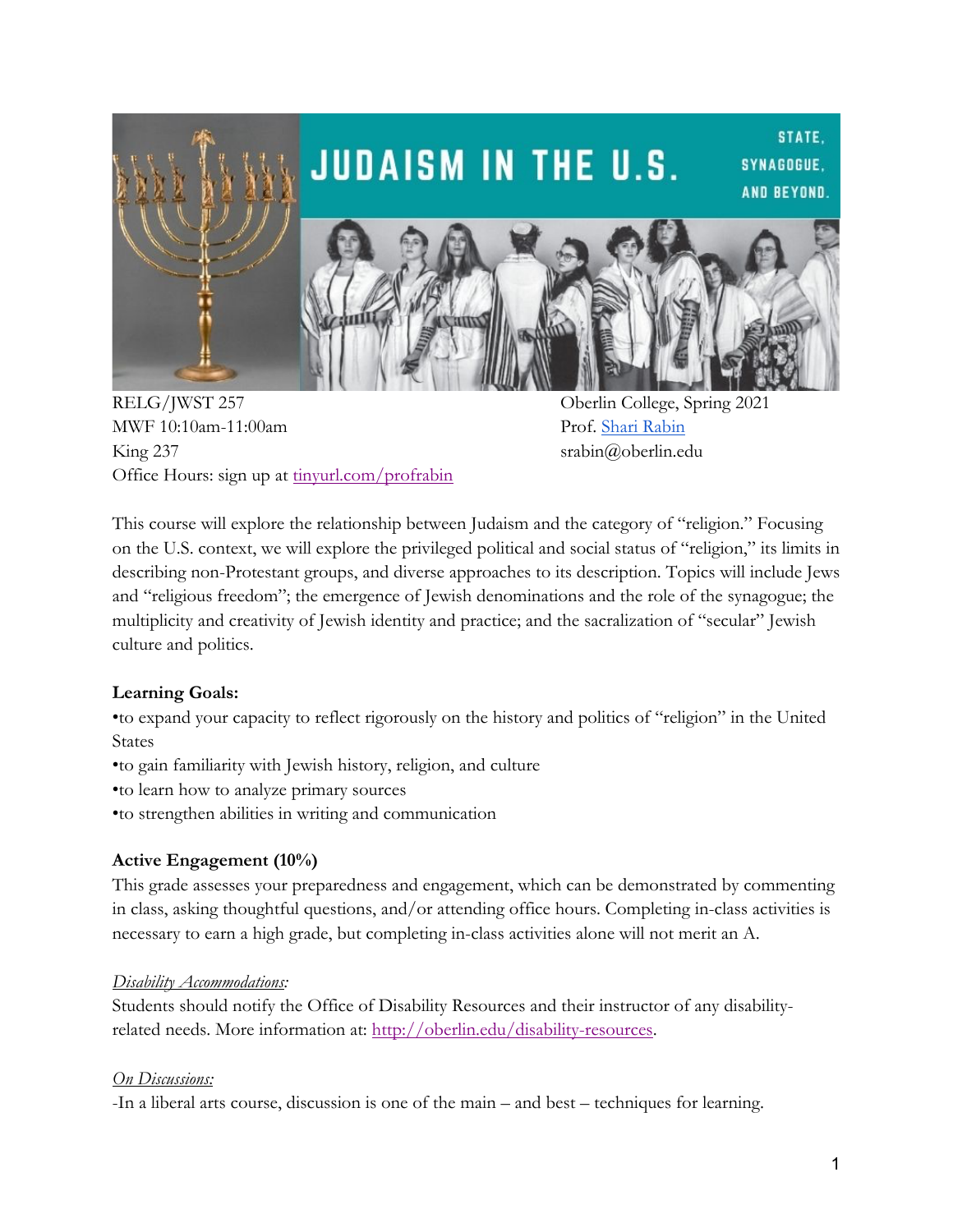-Everyone is invited to contribute to discussions. When you do so, you should use respectful language and informed arguments that are based on reliable sources. Avoid generalizations and stereotypes, unsupported claims, and logical fallacies. Racist terms and abusive language will not be tolerated.

-It is also crucial that you make space for other voices to be heard. When your classmates are speaking, you should listen carefully, assume good intentions, and respond – especially if you disagree – by engaging with the substance of their argument.

-You will get the most out of this class if you see it as an opportunity to learn and grow. This means approaching discussions with a spirit of openness to the – sometimes difficult – process of understanding new ideas, receiving feedback, and developing as a thinker.

-During class, please avoid texting, checking your cellphone, or doing other activities that distract you, me, and/or your classmates from our shared pursuit of learning.

#### *On Written Assignments*:

-Papers must be written in Times New Roman, 12-point font, double-spaced with standard margins and using Chicago citation style. They should be submitted via email by 5pm, as Microsoft Word or PDF files.

-You can submit an optional draft 3 days before each deadline to receive feedback.

-You must adhere to the honor code in all class assignments (more info at:

http://oberlin.edu/studentpolicies/honorcode). This means submitting your own original work and including clear citations of all sources. If you have questions about this, please contact me!

#### *On Deadlines:*

Assignment deadlines have an important function within the larger trajectory of this course, so it is important that you meet them whenever possible. If you need an extension to complete an assignment, please do not hesitate to reach out, but you should do so *before* the missed deadline. You can also make up any missed work for partial credit up until the last day of class.

#### *On Reading*:

The assigned reading is the core of this class and the basis for our shared intellectual endeavors. You are expected to read carefully, take notes on material that surprises/interests/confuses you, and come to class prepared to discuss.

#### **Primary Source Journal (30%) - Rubric**

At the beginning of the semester, I will distribute a primary source handout (link here). Once each week (when possible) you should complete the handout for one assigned primary source that is marked in the syllabus with this symbol: \*. I plan to use this assignment to shape class discussion, so it is important that it be submitted before class-time on the day the primary source is assigned. Your work in each unit of the course will count for 10% of your final grade.

#### **Secondary Source Handout (10%) - Rubric**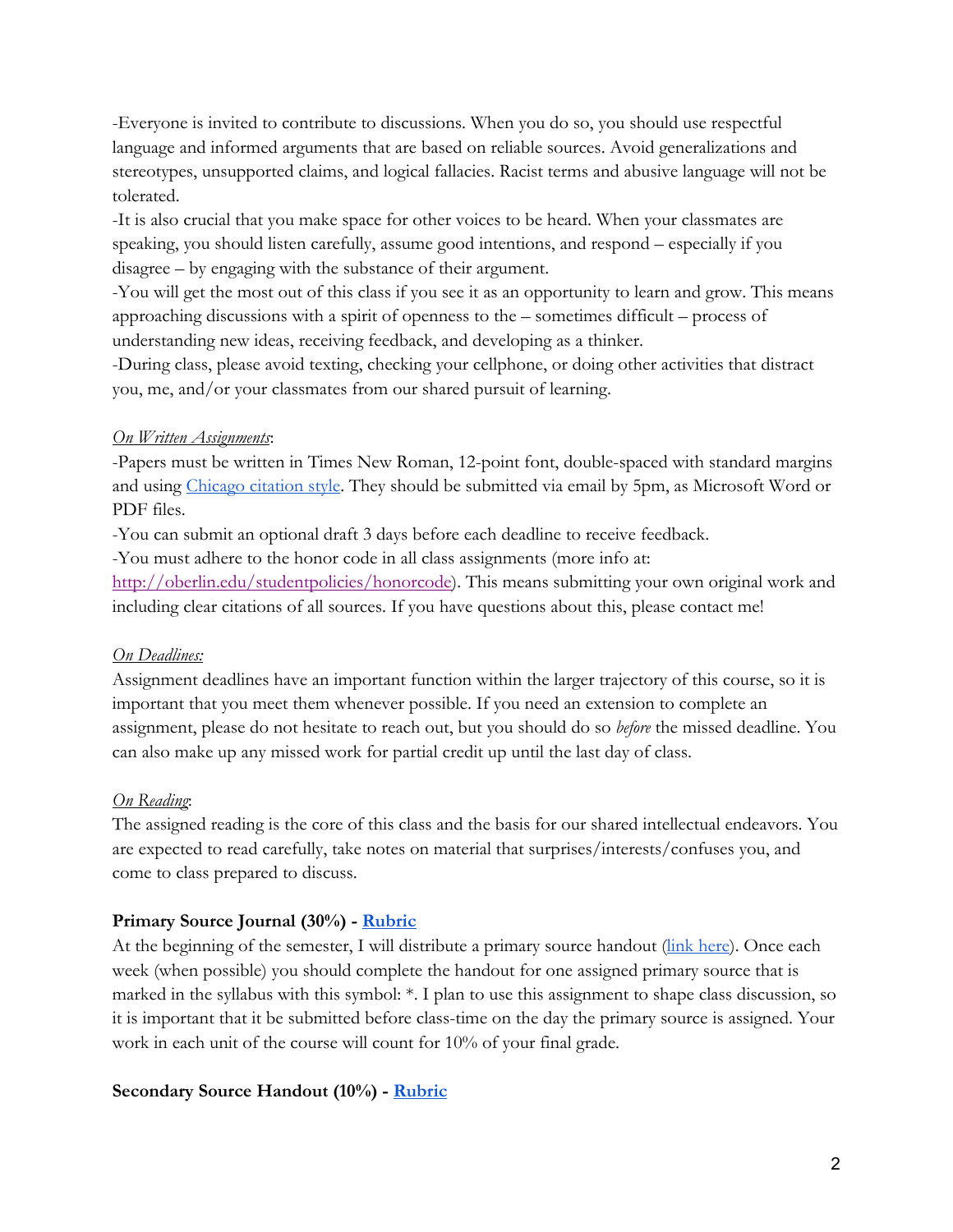At the beginning of the semester, I will distribute a worksheet on reading secondary sources (link here). Twice you must complete the handout for a source that is marked on the syllabus with this symbol: -. The first must be completed by March 15. I plan to use this assignment to shape class discussion, so it is important that it be submitted before class-time on the day the secondary source is assigned.

# **Final Project (50%)**

You will complete a final project rooted in research about a topic related to Judaism in the U.S. You can write a traditional term paper *or* you can produce an unessay, a substantive creative project. Examples include a playlist, a short story, a work of visual art, or any other medium that you think is conducive to your topic. An unessay must be accompanied by a three-page creator's statement. There will be three steps leading up to the final project:

## 1) Annotated Bibliography (15%)

Select a topic related to Judaism in the U.S. Find three scholarly secondary sources related to your topic. Offer a short summary and analysis of each, explaining how each illuminates your broader topic. Due April 4 at 5pm.

## 2) In-Class Presentation. (10%)

You will give a presentation to your classmates that 1) explains what you have learned about your topic, 2) introduces a primary source that you are engaging in your project, and 3) describes the medium you have selected for your project. In class, April 26, 28, and 30.

#### 3) Final Project. (25%)

A substantive project, rooted in primary and secondary source research, that conveys an argument about some aspect of Judaism in the U.S. Due Sunday, May 9 at 9pm.

| Week 1 – Introductions      |                                                                                               |  |
|-----------------------------|-----------------------------------------------------------------------------------------------|--|
| M Feb 1                     | Introductions                                                                                 |  |
| W Feb 3                     | •Complete Welcome Survey<br>"What the heck is religion?," Keeping it 101 Podcast, episode 101 |  |
| F Feb 5                     | •Paula Hyman, "The Life of Glikl of Hameln," Judaism in Practice, 483-497                     |  |
| <b>SECTION I: THE STATE</b> |                                                                                               |  |

# **Schedule**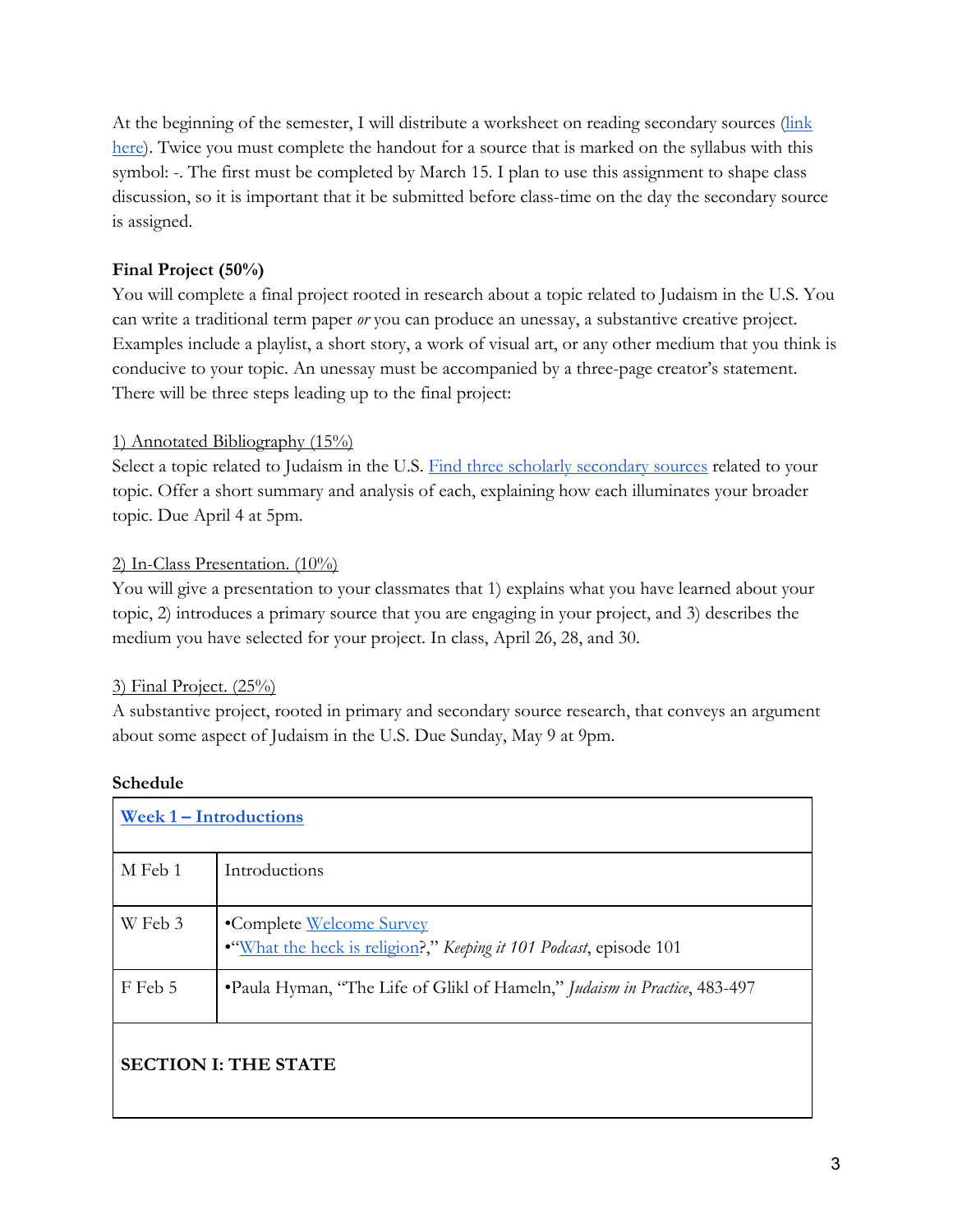# **Week 2 – A Christian Nation?**

| <u>Week 2 – A Christian Nation?</u> |                                                                                                                                                                                                                                                                       |  |
|-------------------------------------|-----------------------------------------------------------------------------------------------------------------------------------------------------------------------------------------------------------------------------------------------------------------------|--|
| M Feb 8                             | •Tisa Wenger, "Introduction," Religious Freedom, 1-10                                                                                                                                                                                                                 |  |
| W Feb 10                            | *Exchange between the Newport Congregation and George Washington<br>(1790), American Jewish History: A Primary Source Reader (AJH), eds. Gary P. Zola<br>and Marc Dollinger (e-book), 41-3<br>*Samuel Jones, Last Will and Testament (1809), AJH, 65-66               |  |
| F Feb 12                            | *"Jacob Henry Demands the Right of Conscience," Religion and State in the<br>American Jewish Experience, 82-5<br>*"The Maryland Jew Bill," Religion and State in the American Jewish Experience, 94-7<br>*"Letter from Jacob Ezekiel to John Tyler" (1841), AJH, 73-4 |  |
|                                     | <u>Week 3 – War and Immigration</u>                                                                                                                                                                                                                                   |  |
| M Feb 15                            | -Shari Rabin, "Wandering Sons of Israel: Europe, America, and the Politics of<br>Jewish Mobility," Jews on the Frontier: Religion and Mobility in Nineteenth-Century<br>America, 21-43 (e-book)                                                                       |  |
| W Feb 17                            | *Police Commissioner Theodore A. Bingham (1908), AJH, 173<br>*Louis Brandeis, "The Jewish Problem" (1915), AJH, 168-9<br>*Elkan C. Voorsanger, "Passover Services in France" (1918), AJH, 158-60                                                                      |  |
| F Feb 19                            | *Congressional Committee on Immigration (1920), The Jew in the Modern World<br>*"Report to the Secretary" (1944), AJH, 262-7                                                                                                                                          |  |
| <u> Week 4 – Tri-Faith America</u>  |                                                                                                                                                                                                                                                                       |  |
| M Feb 22                            | -Sarah Imhoff, "Hoover's Judeo-Christians: Jews, Religion, and Communism in<br>the Cold War," The FBI and Religion, 159-178 (e-book)                                                                                                                                  |  |
| W Feb 24                            | *Excerpts from Religion and State in the American Jewish Experience<br>*Shaare Tefila Congregation v. Cobb (1987)                                                                                                                                                     |  |
| F Feb 26                            | *Joseph Lieberman Remarks (2000), AJH, 396-8<br>*Donald Trump, "Executive Order on Combating Anti-Semitism" (2019)                                                                                                                                                    |  |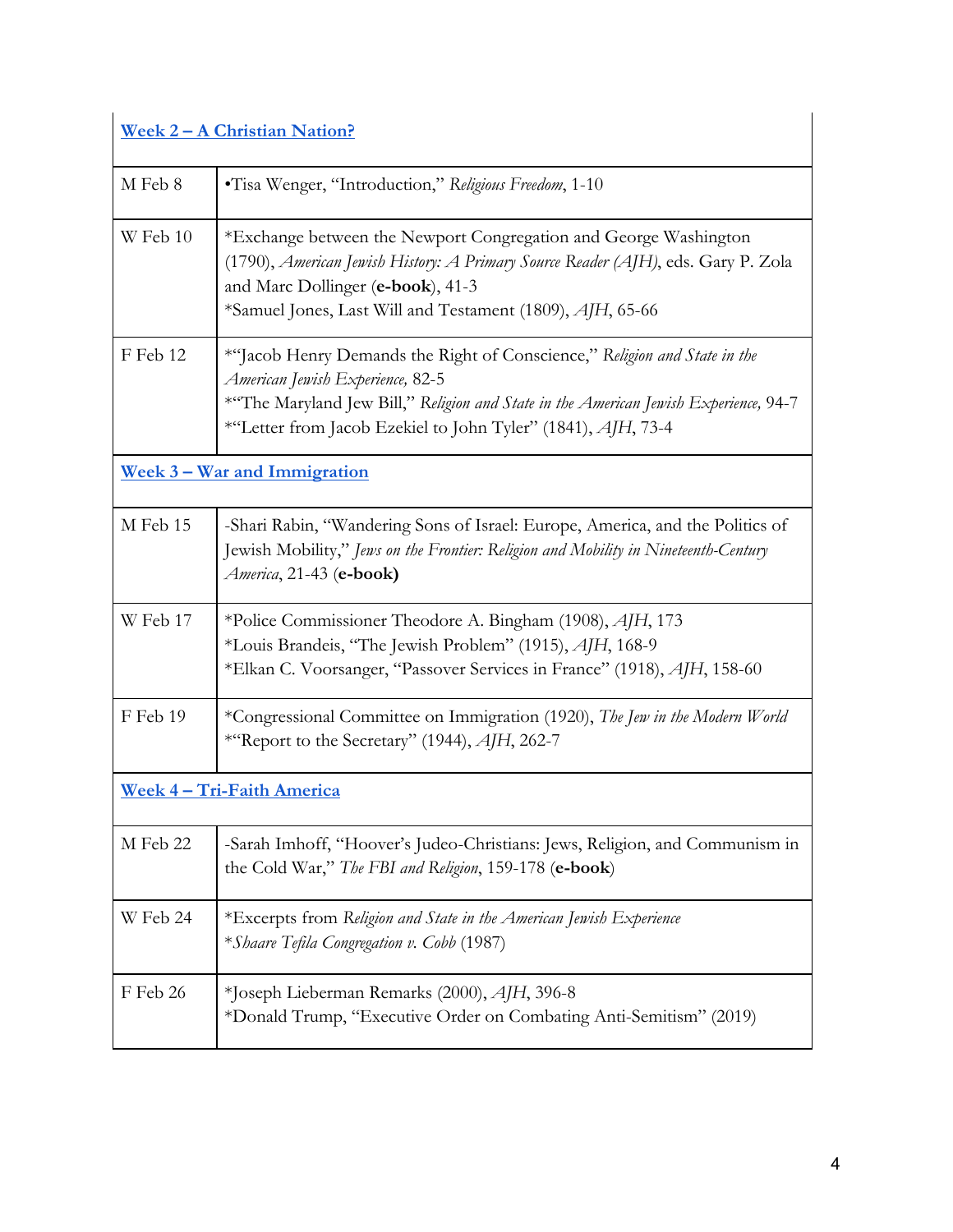# **SECTION II: THE SYNAGOGUE**

| <u>Week 5 – The Rise of Reform</u>        |                                                                                                                                                                                                                                                                                                                                    |  |
|-------------------------------------------|------------------------------------------------------------------------------------------------------------------------------------------------------------------------------------------------------------------------------------------------------------------------------------------------------------------------------------|--|
| M Mar 1                                   | -Laurie Maffly-Kipp, "The Burdens of Church History," Church History (June<br>2013), 353-67.                                                                                                                                                                                                                                       |  |
| W Mar 3                                   | *Religious Reform in Charleston, AJH, 79-80<br>•Dianne Ashton, "The 1842 Hymnal of Penina Moïse," Religions of the U.S. in<br>Practice, 108-121<br>•Ralph Melnick, "Billy Simons: The Black Jew of Charleston," American Jewish<br>Archives, 1-6                                                                                   |  |
| F Mar 5                                   | *Abraham Rice to Isaac Leeser (1848), AJH, 81-2.<br>*"The Pittsburgh Platform" (1885), AJH, 153                                                                                                                                                                                                                                    |  |
| <u>Week 6 - Immigrant Institutions</u>    |                                                                                                                                                                                                                                                                                                                                    |  |
| M Mar 8                                   | -Jonathan Sarna, "Two World of American Judaism," American Judaism: A<br>History, 152-207 (e-book)                                                                                                                                                                                                                                 |  |
| W Mar 10                                  | *"Will the Old Sephardim Welcome the New? A Sermon to New York's Oldest<br>Jewish Congregation (1912)," Sephardi Lives: A Documentary History, 328-9<br>*"A Short History of Congregation Beth B'nai Abraham, New York, N.Y.," (c.<br>1920s) in Dorman, Chosen People: The Rise of American Black Israelite Religions, 189-<br>192 |  |
| F Mar 12                                  | *Excerpts from Mordecai Kaplan, Judaism as a Civilization (1934)<br>*Excerpts from A Bintel Brief                                                                                                                                                                                                                                  |  |
| <b>Week 7 - Postwar Transformations I</b> |                                                                                                                                                                                                                                                                                                                                    |  |
| M Mar 15                                  | -Rachel Kranson, "Pathfinders' Predicament: Negotiating Middle-Class<br>Judaism," Ambivalent Embrace, 68-96                                                                                                                                                                                                                        |  |
| W Mar 17                                  | *William Malev, "The Jew in the South in the Conflict on Segregation" (1959),<br>$AIH$ , 310-4<br>*Abraham Joshua Heschel, "Religion and Race" (1963)<br>*Rabbi Sandra Lawson, "A Prayer for Ferguson," T'ruah                                                                                                                     |  |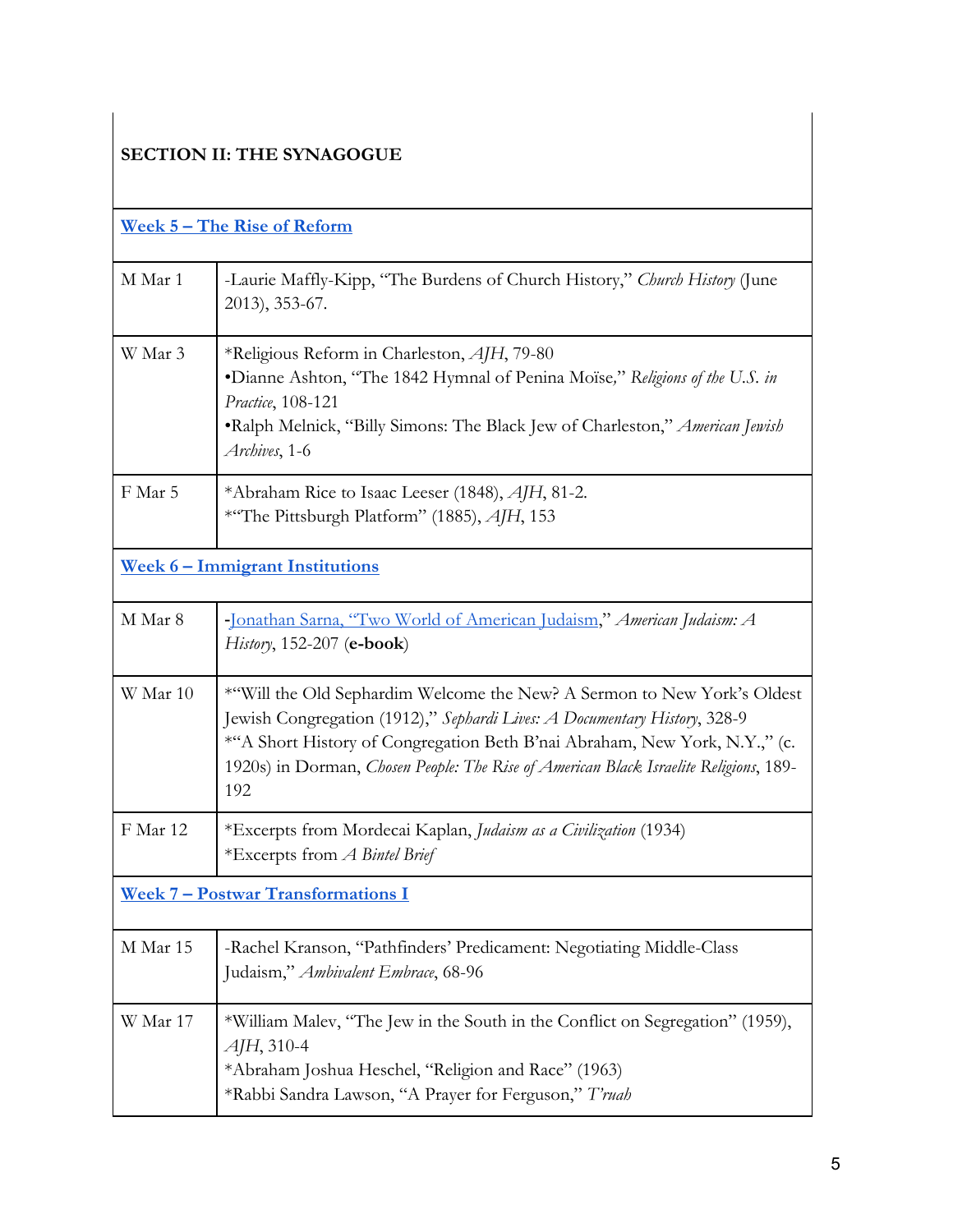| F Mar 19                                   | Workshop Day - REMOTE with librarian                                                                                                                                                                                                                                                                                                                           |  |
|--------------------------------------------|----------------------------------------------------------------------------------------------------------------------------------------------------------------------------------------------------------------------------------------------------------------------------------------------------------------------------------------------------------------|--|
| <u>Week 8 - Postwar Transformations II</u> |                                                                                                                                                                                                                                                                                                                                                                |  |
| M Mar 22                                   | No Class – Wellness Day                                                                                                                                                                                                                                                                                                                                        |  |
| W Mar 24                                   | •Pamela Nadell, "Ordaining Women Rabbis," Religions of the United States in<br>Practice, 389-417<br>*Steve Greenberg, "Gayness and God: Wrestlings of an Orthodox Rabbi"<br>(1993), American Jewish Thought Since 1934<br>*CCAR Responsa on Transgender Jews                                                                                                   |  |
| F Mar 26                                   | Read one of the following:<br>• Frida Kerner Fruman, "Synagogue Life among American Reform Jews," The<br>Life of Judaism, 51-62<br>•Samuel C. Heilman, "Orthodoxy in an American Synagogue," LOJ, 63-78<br>•Chava Weissler, "Worship in the Havurah Movement," LOJ, 79-92<br>• Fran Markowitz, "A Bat Mitzvah among Russian Jews in America," LOJ, 121-<br>136 |  |
| <u>Week 9 – Boundary-Crossing</u>          |                                                                                                                                                                                                                                                                                                                                                                |  |
| M Mar 29                                   | -Zalman Newfield, "You Can Check Out but You Can Never Leave," Degrees of<br>Separation, 1-31                                                                                                                                                                                                                                                                  |  |
| W Mar 31                                   | -Emily Sigalow, "Constructing a Jewish Buddhist Identity," American JewBu, 148-<br>177                                                                                                                                                                                                                                                                         |  |
| F Apr 2                                    | -Bruce Haynes, "Your People Shall Be My People: Black Converts to Judaism,"<br>The Soul of Judaism, 111-140                                                                                                                                                                                                                                                    |  |
| S Apr 4                                    | <b>Annotated Bibliography Due</b>                                                                                                                                                                                                                                                                                                                              |  |
| <b>SECTION III: BEYOND</b>                 |                                                                                                                                                                                                                                                                                                                                                                |  |
| <u>Week 10 - Ritual and Family</u>         |                                                                                                                                                                                                                                                                                                                                                                |  |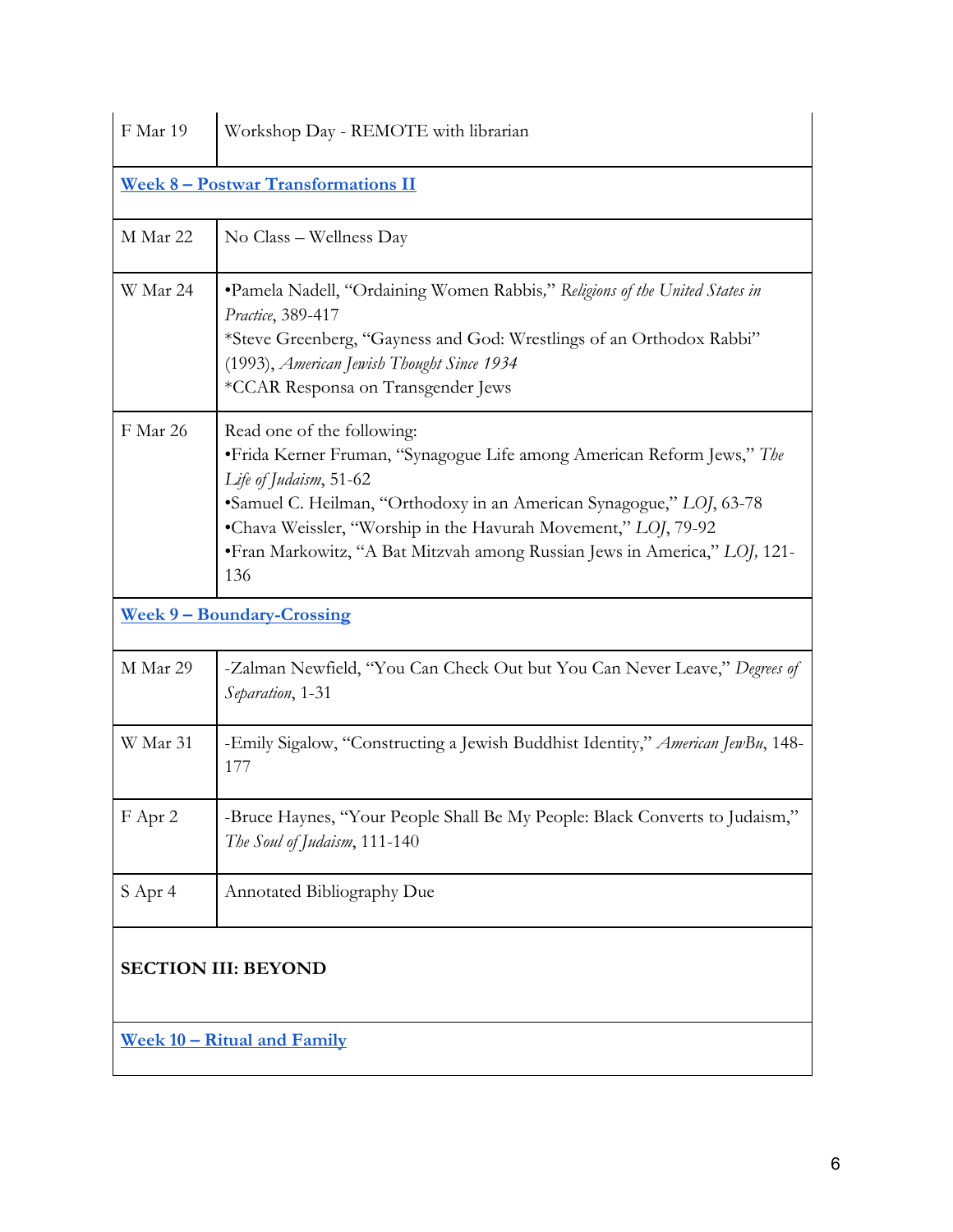| M Apr 5                                  | -Robert Orsi, "Everyday Miracles: The Study of Lived Religion," Lived Religion<br>in America, 3-21                                                                                                                                                                                                                                                                                                                        |  |
|------------------------------------------|---------------------------------------------------------------------------------------------------------------------------------------------------------------------------------------------------------------------------------------------------------------------------------------------------------------------------------------------------------------------------------------------------------------------------|--|
| W Apr 7                                  | *"A New Supplication for a Woman Whose Husband has Deserted her" (1916),<br>$AIH$ , 163-4<br>*Miriam Anzovin, "An Atheist Does Daf Yomi," Jewish Boston, January 6, 2020<br>Read one of the following:<br>•Vanessa Ochs, "The Homemade Passover Haggadah," Religions of the United<br>States in Practice 2, 53-66<br>•Vanessa Ochs, "Jewish Mourning Practices," Religions of the United States in<br>Practice 2, 284-296 |  |
| F Apr 9                                  | Workshop Day - REMOTE with a Speaking Associate                                                                                                                                                                                                                                                                                                                                                                           |  |
| Week 11 - Food and Music                 |                                                                                                                                                                                                                                                                                                                                                                                                                           |  |
| M Apr 12                                 | -Rachel Gross, "How Do You Solve a Problem Like Nostalgia," Beyond the<br>Synagogue, 19-38                                                                                                                                                                                                                                                                                                                                |  |
| W Apr 14                                 | *Excerpts from Esther Levy's Jewish Cookery Book (1871)<br>*Michael Twitty, "Mishpocheh," The Cooking Gene, 65-78.<br>*Susanna Capelouto, "Pie by Another Name: The Burkas of Or Ve Shalom,"<br>Gravy, August 24, 2017.                                                                                                                                                                                                   |  |
| F Apr 16                                 | •Dianne Ashton, "Hanukkah Songs of the 1950s," Religions of the United States in<br>Practice, 75-89.<br>*Spotify Playlist                                                                                                                                                                                                                                                                                                 |  |
| <u>Week 12 – Sacralizing the Secular</u> |                                                                                                                                                                                                                                                                                                                                                                                                                           |  |
| M Apr 19                                 | -Jonathan Sarna, "The Cult of Synthesis in American Jewish Culture," Jewish<br>Social Studies (1999), 52-75<br>*"We Will Never Die Program" (1943), AJH, 256<br>*Nathan Glazer, "Fighting for Israel," A Documentary History of Religion in<br>America, 457-8                                                                                                                                                             |  |
| W Apr 21                                 | -Atalia Omer, "Reimagining Tradition," Days of Awe, 153-78<br>*David Hartman, "Auschwitz or Sinai?" (1982)                                                                                                                                                                                                                                                                                                                |  |